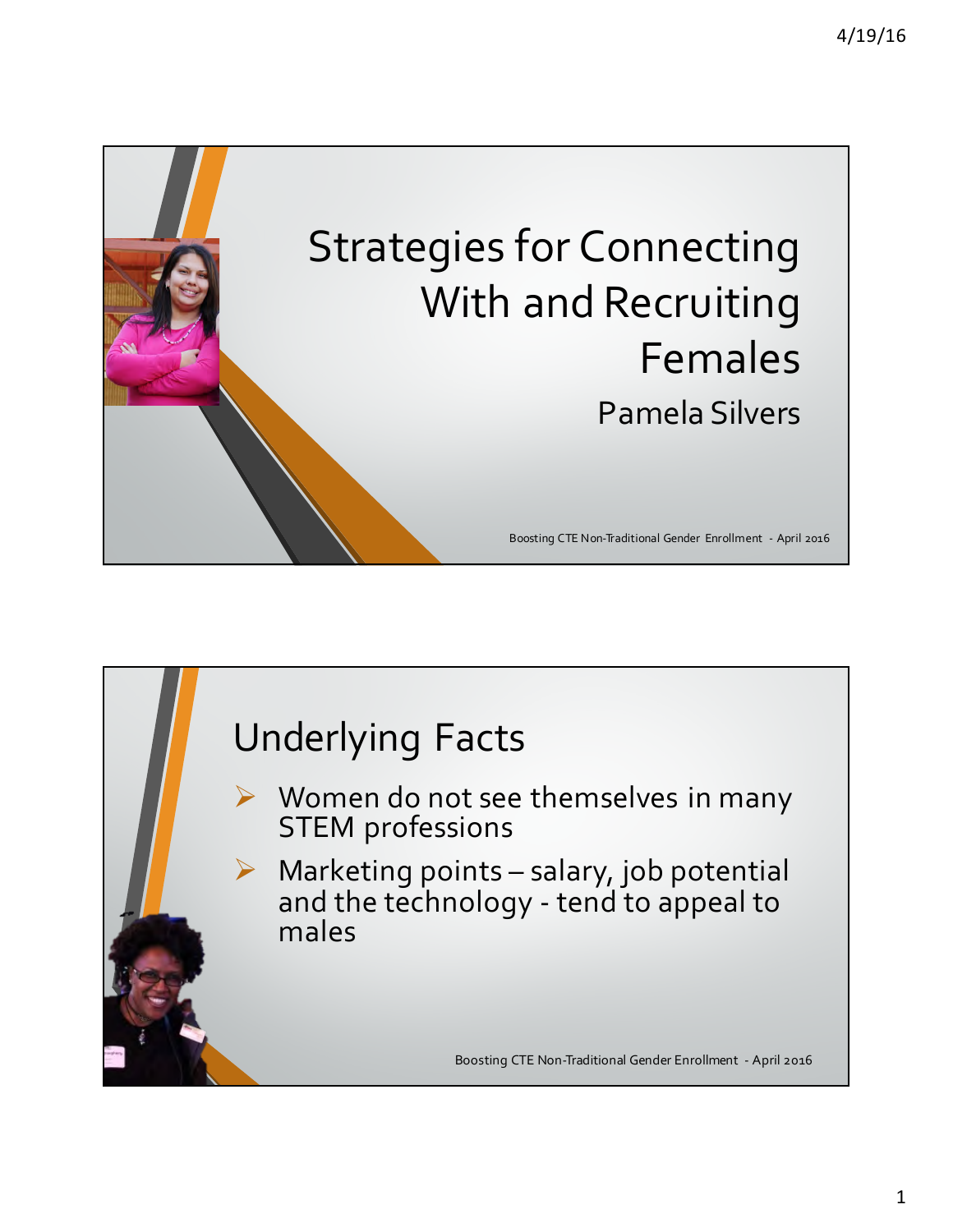

- $\triangleright$  Helping others
	- **Working in teams**
	- Solving problems

Boosting CTE Non-Traditional Gender Enrollment - April 2016

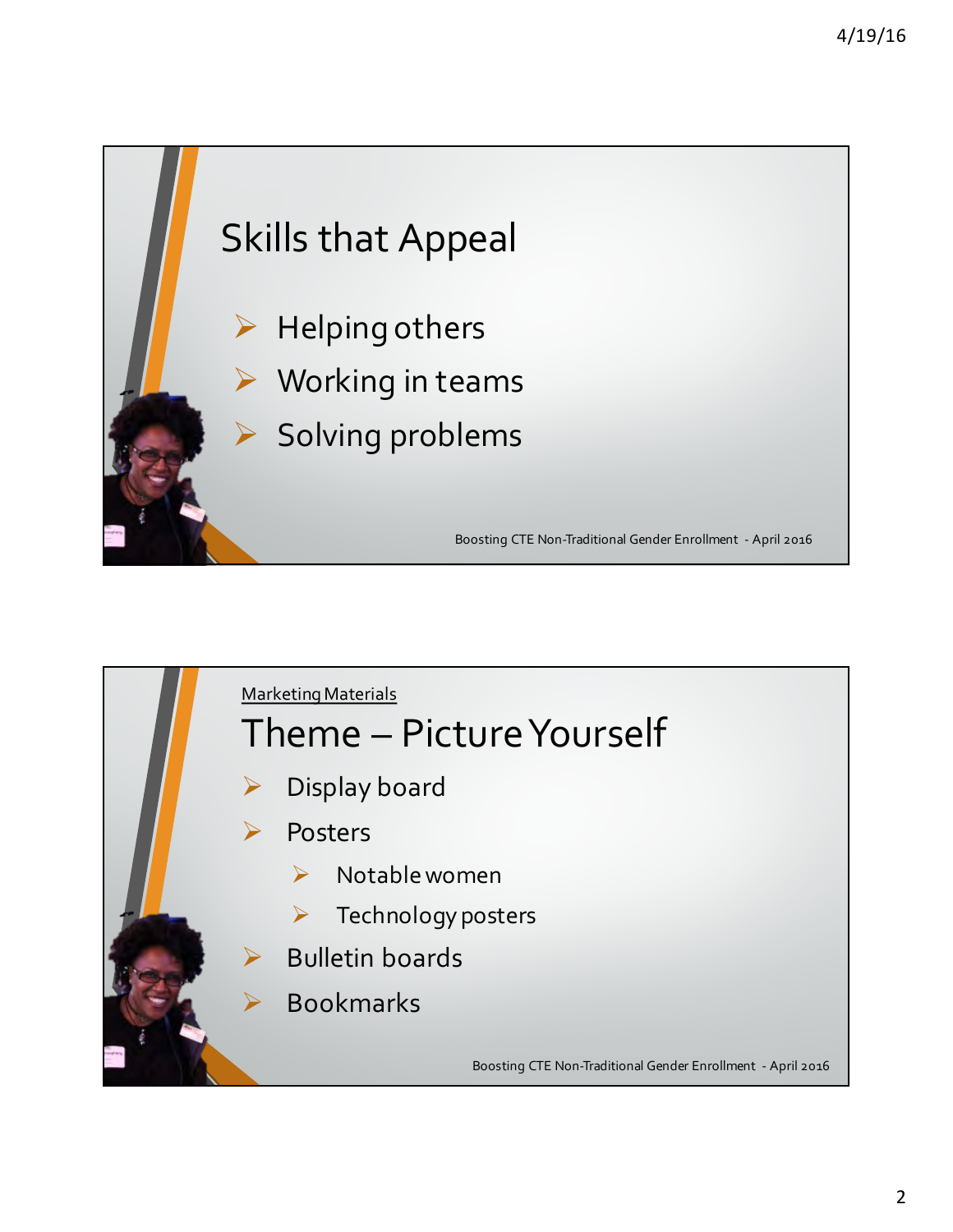

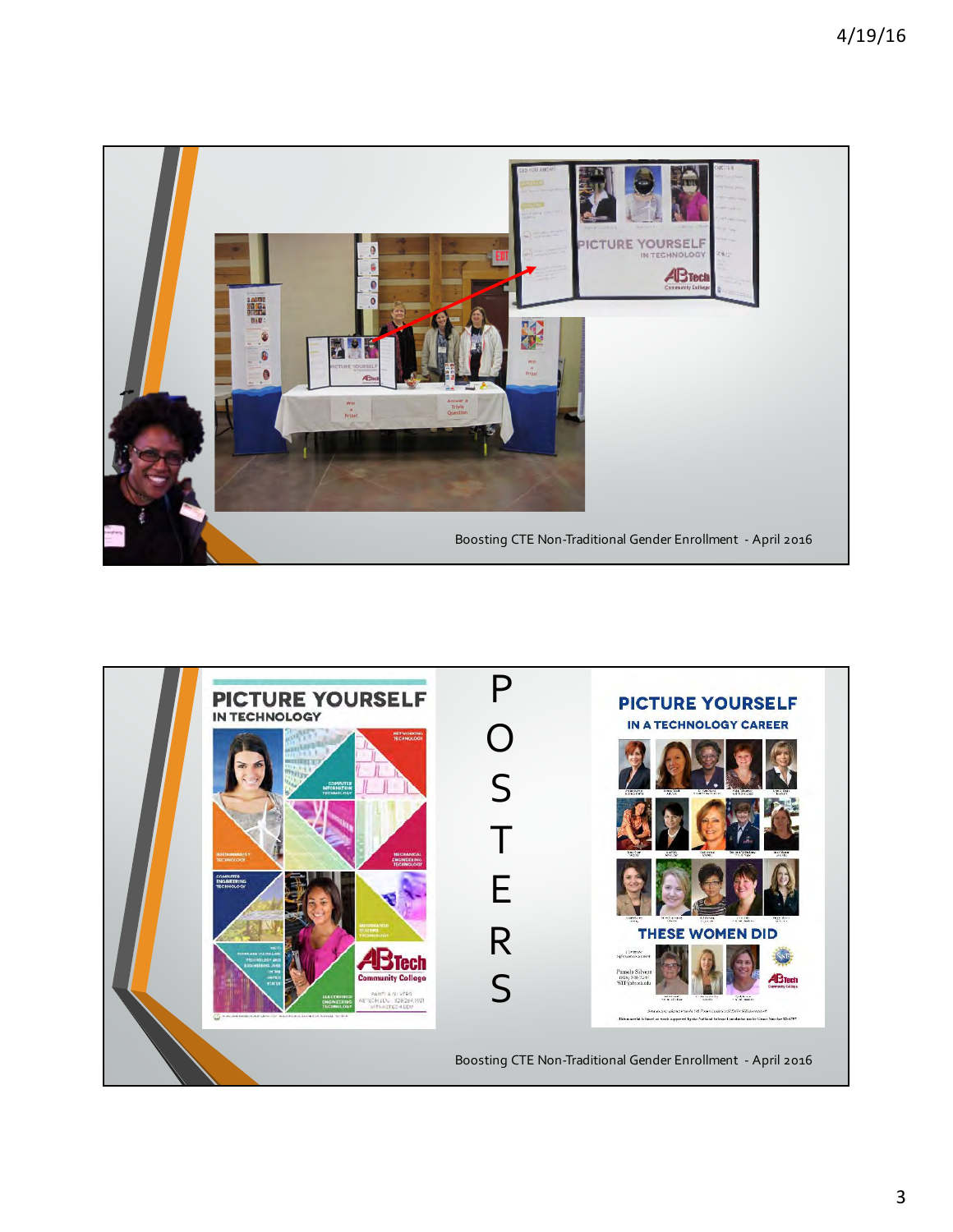

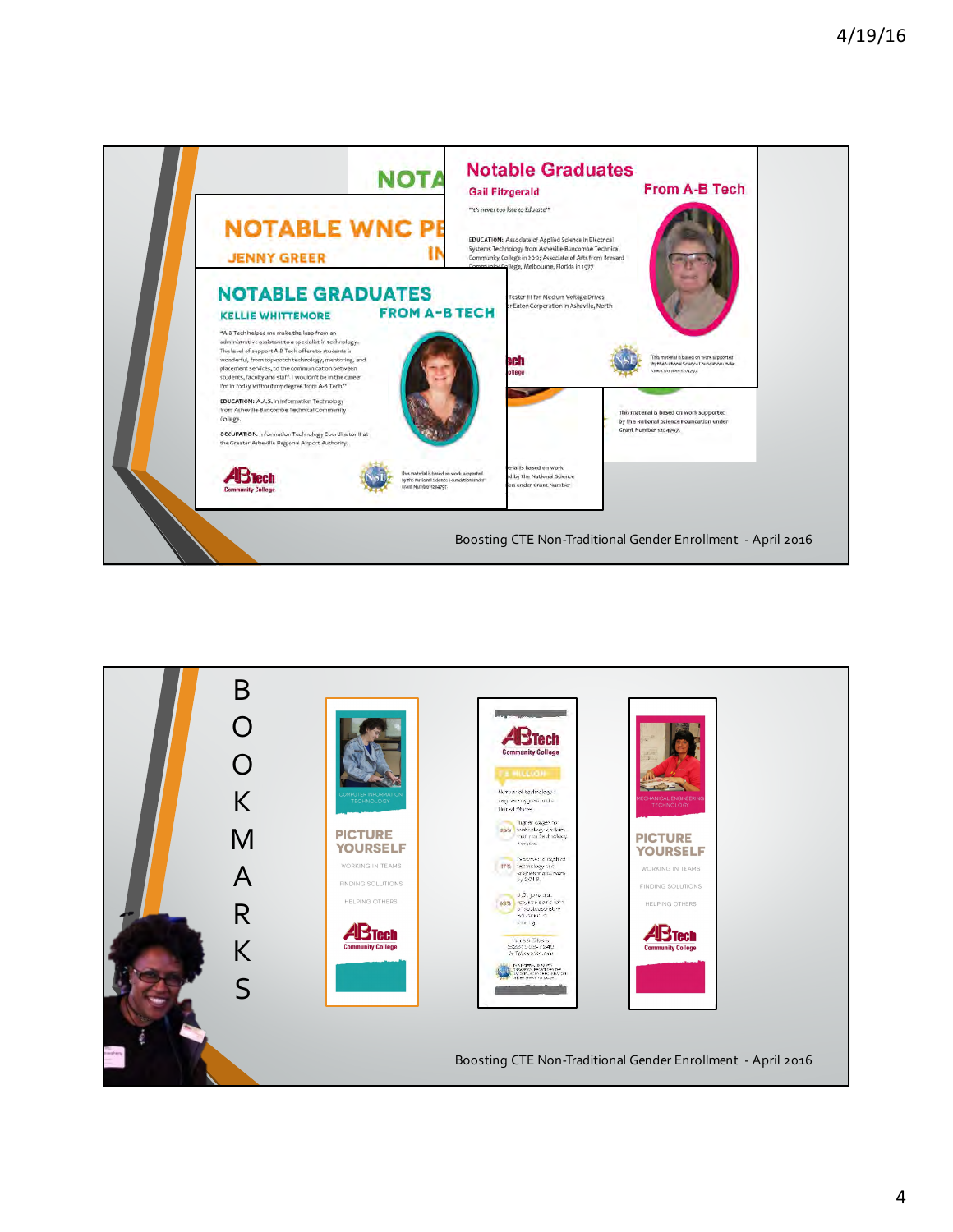

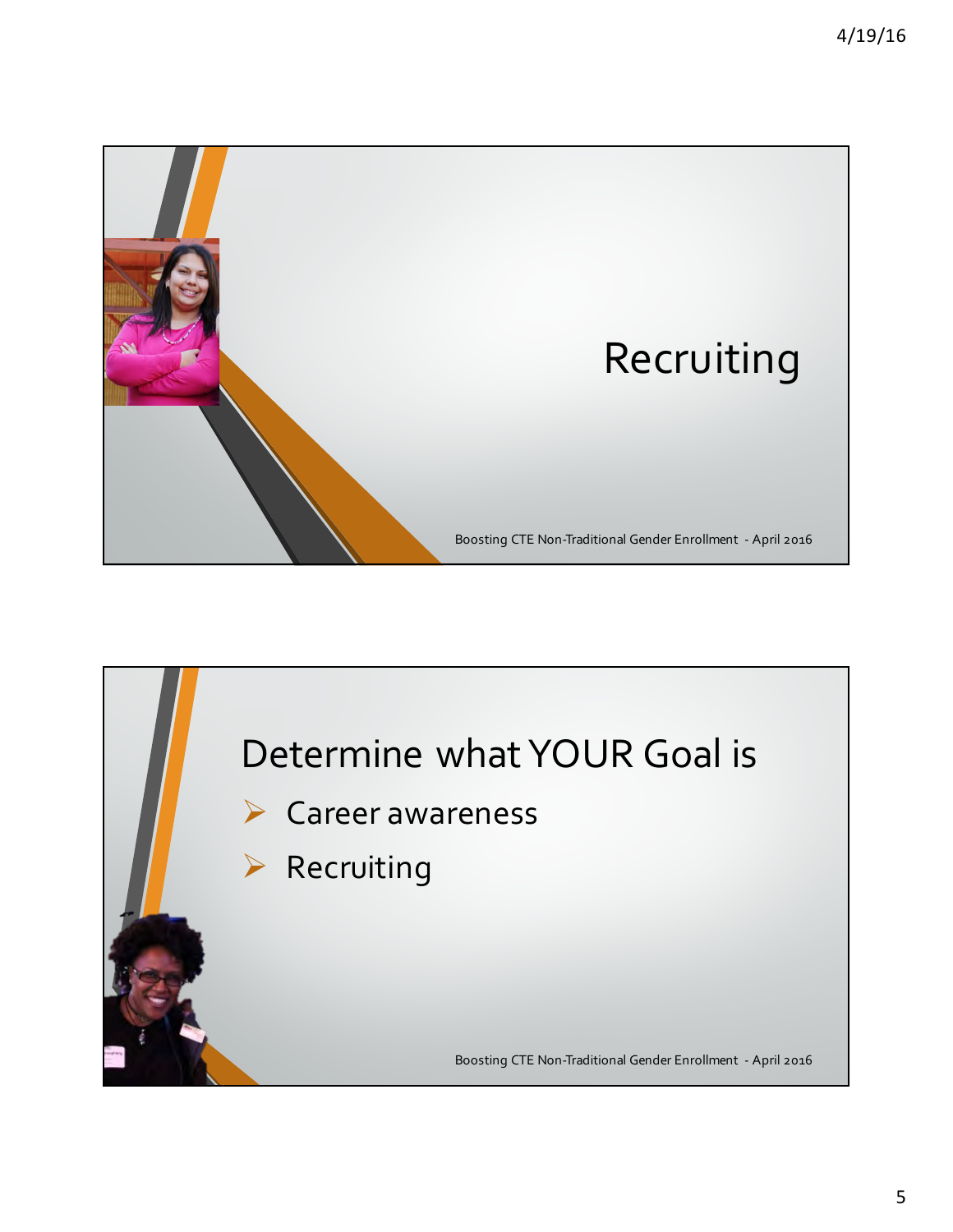



- ASPIRE program
- GED students
- **Innovative Expo**
- **JobLink** 
	- **Student Services**



Boosting CTE Non-Traditional Gender Enrollment - April 2016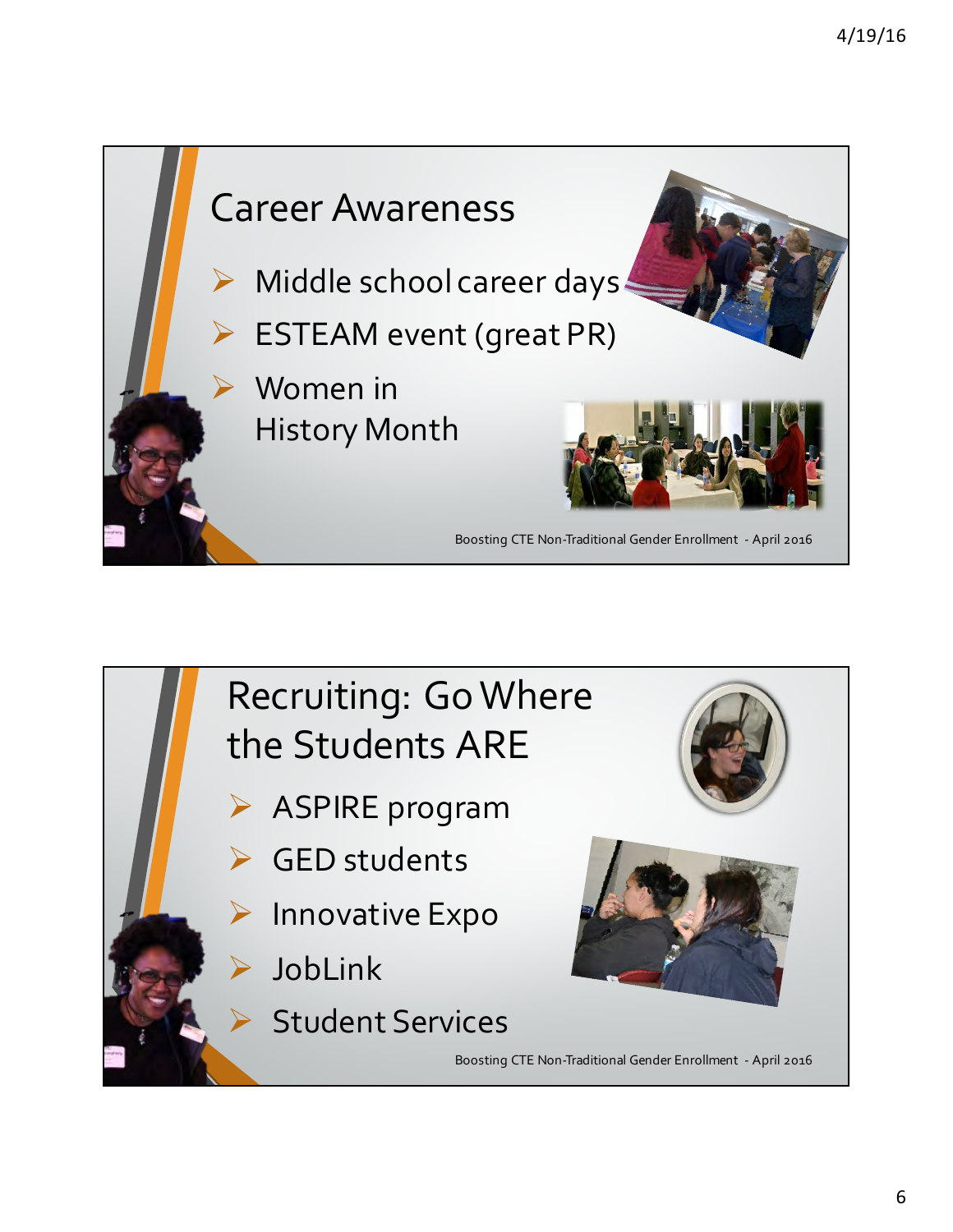